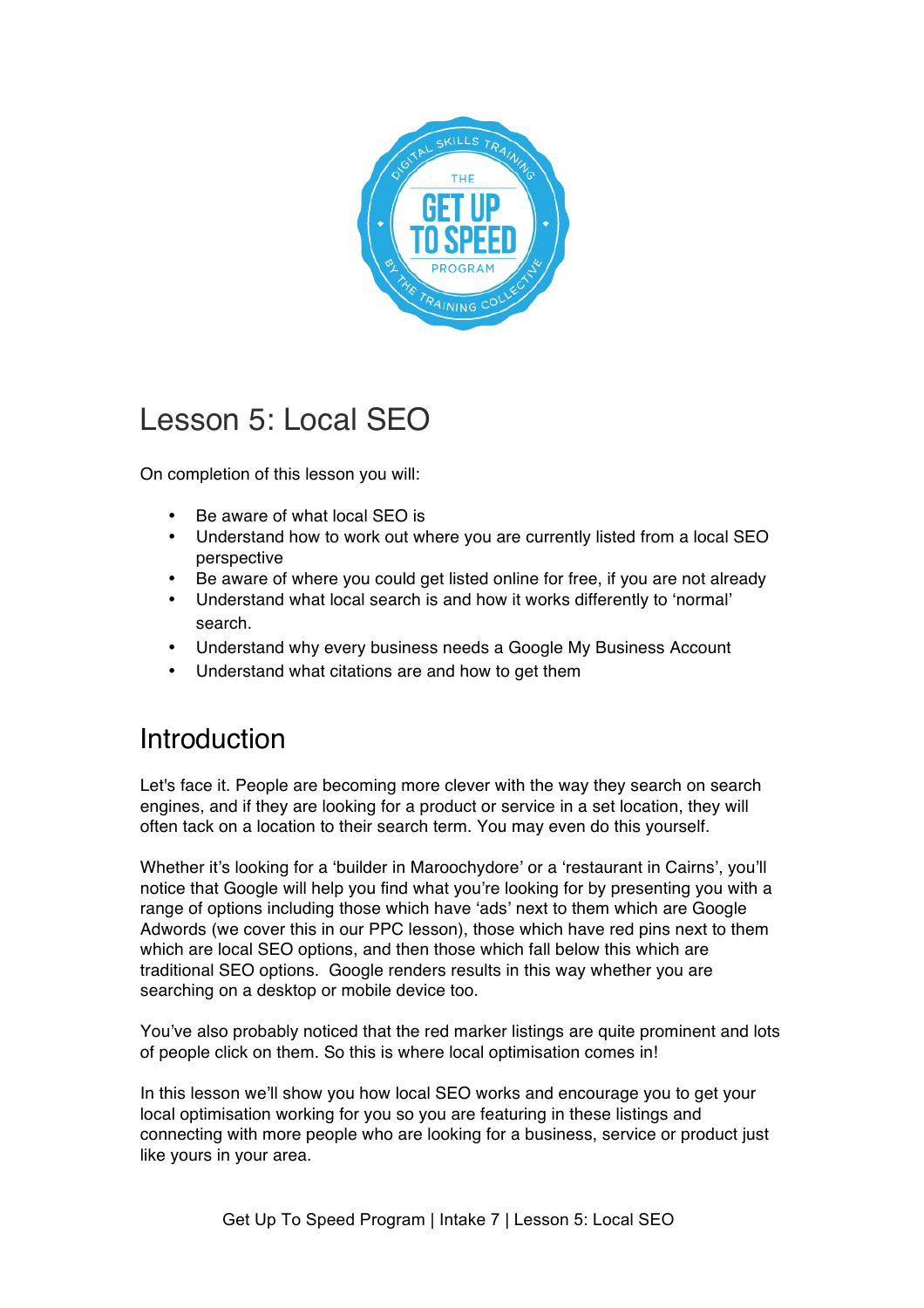### **But what if I have a home based business/don't want people to know where my business is?**

First things first. Not all businesses are created equal and before you go on with this lesson, you may want to know whether this stuff applies to you.

If this is the case for you, you can rest assured that there are options. In the case of Google My Business, which we will explain in more detail in a moment, rather than displaying your street address on your listing, select the option which says that your business serves customers at their location (if this is the case) or within a set service area.

To set this, when you log into Google+ as the account that owns or manages your business page, you will see a link to "Edit Business Information" under the "Contact Information" card on the "About" Tab.

Click on this link and then click on the pencil icon next to Address.

Check the box next to "I deliver goods and services to my customers at their location" and enter either city, postal codes or a radius in miles or km of your service area.

Deselect the box next to "I also serve customers at my business address" - this will stop your full address from being shown on Google Maps and other products.

For more see: https://support.google.com/business/answer/3038163

# Google My Business

Given Google has over 80% of the market share in Australia, a good place to start with your local SEO is Google's product called 'Google My Business'.

If you previously used Google Places for Business or Google+ Pages Dashboard to manage your business information, your account has been automatically upgraded to 'Google My Business'. Google My Business makes it easier than ever to update your business information across Google Search, Maps and Google+.

Apart from aiming to get rankings on Google for your website (which we cover in our lessons of SEO – On Page and SEO – Off page), Google My Business gives your business an additional public identity and presence on Google. One of the great things about Google My Business is that all its listings are already optimized for different devices. It will also list your business info on Google Maps. Even if you already have a website, it is an easy way to start expanding your mobile presence.

## Ineligible businesses

The following businesses aren't eligible for a local page:

• Businesses that are under construction or that have not yet opened to the public.

Get Up To Speed Program | Intake 7 | Lesson 5: Local SEO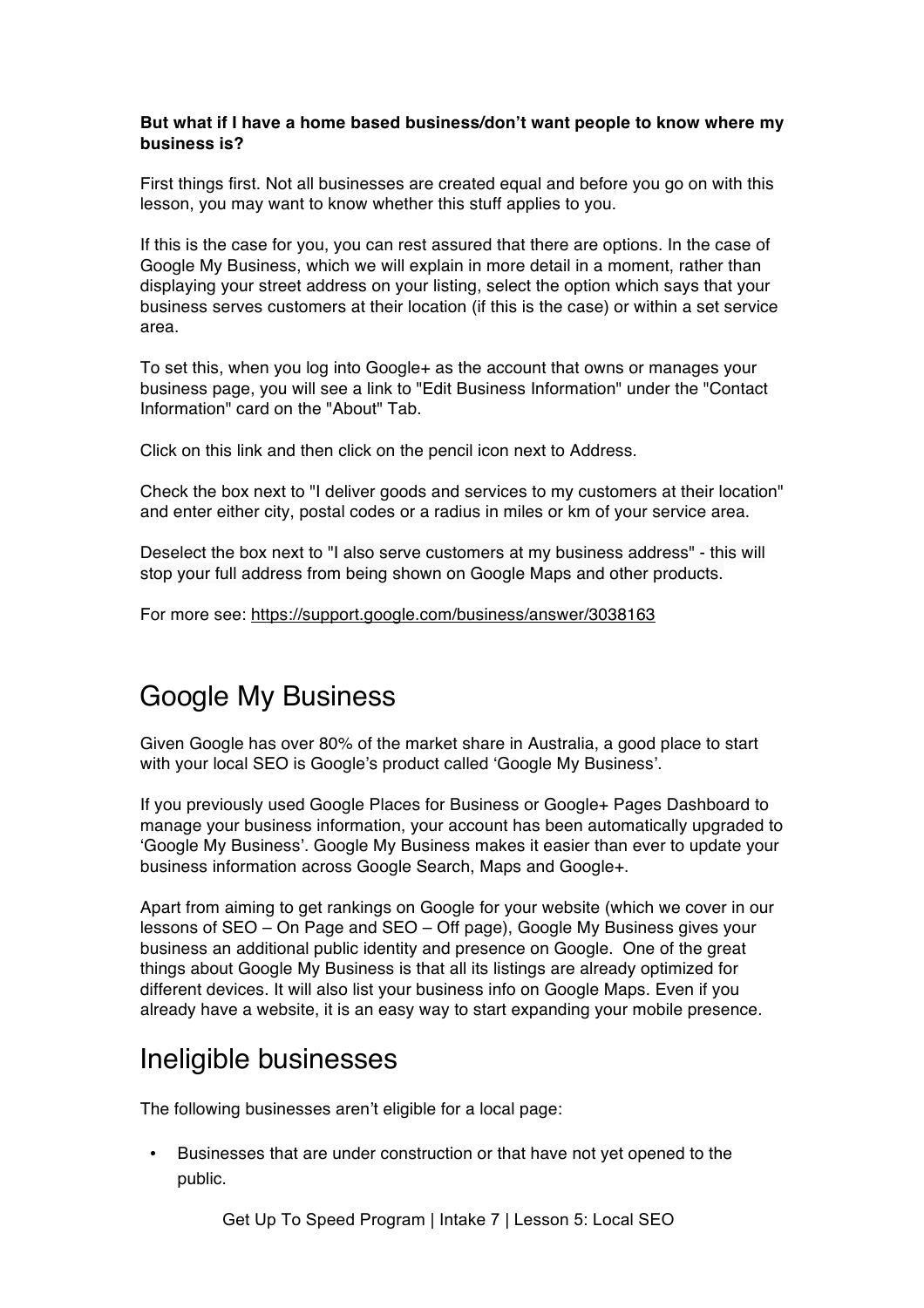- Rental or for-sale properties, such as vacation homes or vacant apartments. Sales or leasing offices, however, are eligible for verification.
- An ongoing service, class, or meeting at a location that you don't own or have the authority to represent. Please coordinate with your host to have your information displayed on the page for their business within their "Introduction" field.

# **Ownership**

Only business owners or authorised representatives may verify and manage their business information on Google My Business. If you wish to share access to your local page with others such as creative agencies who may be able to help you with this process you can do so by adding a manager.

### **EXERCISE: Getting started with 'Google My Business'**

To get started on Google My Business go to https://www.google.com.au/business/ then click the "Get on Google" button at the top of the page, and follow the steps to add your business information to Google. Please note that any edits will not appear on Google until you verify your business (more on this below).

Once here, you will be served a map and a search bar. It is a good idea to first search for your business, and see if your business is already on Google My Business, which it may be. If your business could be written in several ways, for instance with and without 'The' or combining or shortening some words, try all possible combinations.

Alternatively search for your business name in Google MapMaker. This can often reveal duplicates. Search MapMaker for your phone number(s), too.

# Getting the structure right

It's important to note the difference between various presences you can have on Google, and to make sure you pick the right structure when you are getting started:

**OPTION 1 -** Google+ profiles are intended to represent you and your friends, not local businesses i.e. Yvette Adams.

**OPTION 2 -** Brand Google+ pages are used by organizations, brands or artist that don't have a physical location or storefront. We don't have one of these, because we have a storefront.

**OPTION 3 -** Local Google+ pages are used by local businesses with a physical storefront (or that serve customers at their location). Only local pages are eligible to appear on Google Maps i.e. The Training Collective, because we have offices on the Sunshine Coast and in Newcastle too.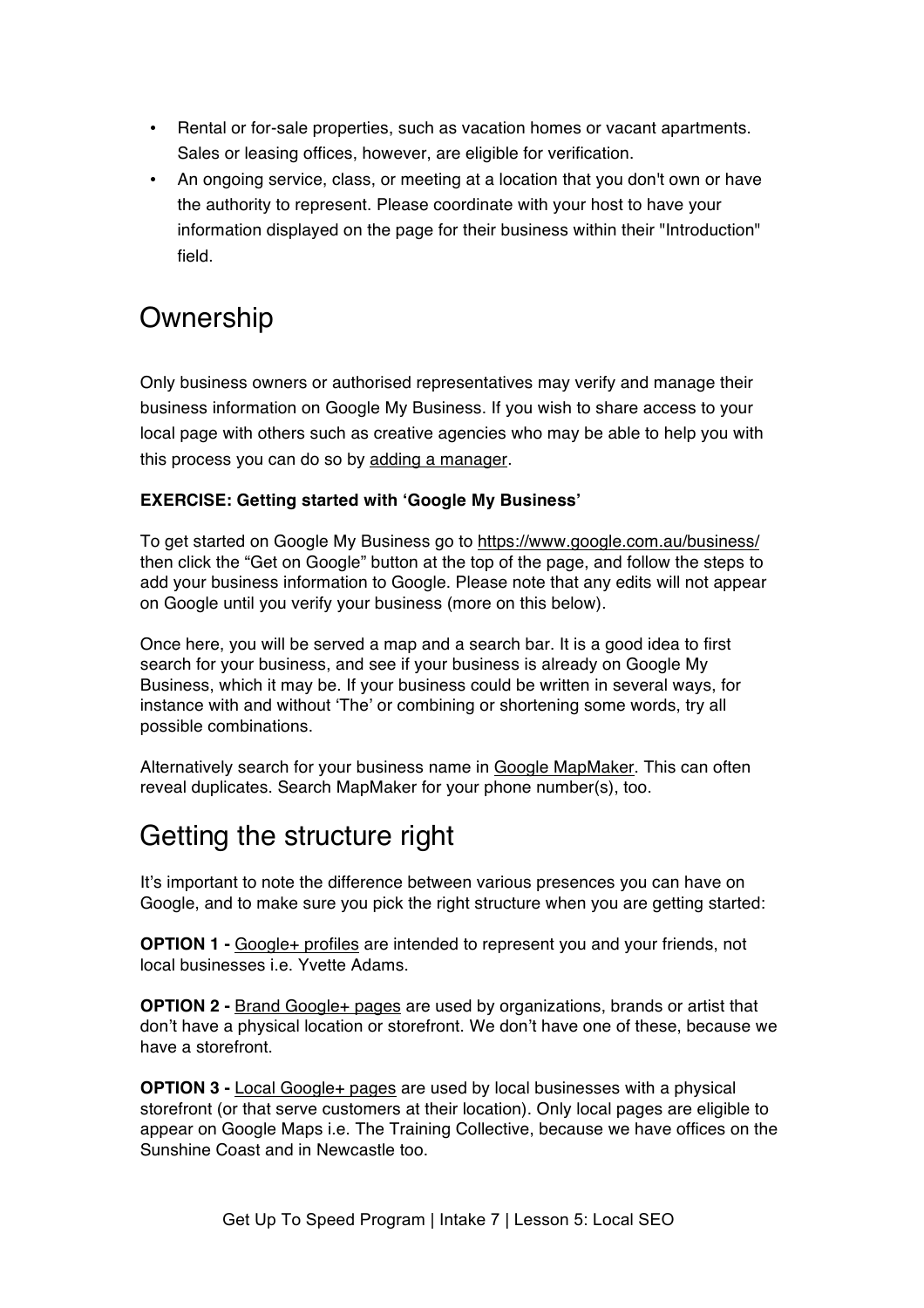So it is common for most people to have either Option 1 + Option 2, OR Option 1 + Option 3 UNLESS they are a sole operator, in which case Option 1 may be sufficient.

EXERCISE: Which of the above options will suit you. Indicate it below.

### Got more than one location?

If your business has ten or more locations, you can add them all at once using the bulk upload tool. Read more about bulk uploads here: https://support.google.com/business/answer/3217744?hl=en&ref\_topic=6082678

### Reasons why your listing may not show up

Once you have decided which Option to go for, and created a listing, there can sometimes be issues why your listing isn't showing up. Here are some possible reasons:

### 1. **Your business isn't verified.**

The business information you provide us won't be eligible to appear on Google until you verify your business by following these instructions: https://support.google.com/business/answer/2911778?hl=en&ref\_topic=4854193

#### **2. Your business appears on Google Maps, but doesn't always appear in search results**

Your business information's placement in search results will vary, but in the long run, having correct, comprehensive, and up-to-date business information is the most effective way to ensure the best possible ranking. Learn more about ranking and search results and how Google uses business information.

#### **3. You recently added or edited your business information.**

Google's search results are based on algorithms that take a wide range of factors into account. When you make changes to your business information, it may shift that balance a bit. These changes may take up to 3 days to appear. You should still be able to find your business after making edits by searching for it by name on Google Maps.

### **4. Your business information doesn't comply with Google's guidelines [Read these at: https://support.google.com/business/answer/3038177]**

Following these guidelines helps avoid common problems, including changes to your information, or, in some cases, removal of your business information from Google.

You'll know if you've violated the guidelines if you see a message informing you that your business information has been disabled or suspended when you visit the Google My Business dashboard. Once you're sure your business follows these guidelines, contact Google for help getting your business information live.

## Ranking of local results on Google

Get Up To Speed Program | Intake 7 | Lesson 5: Local SEO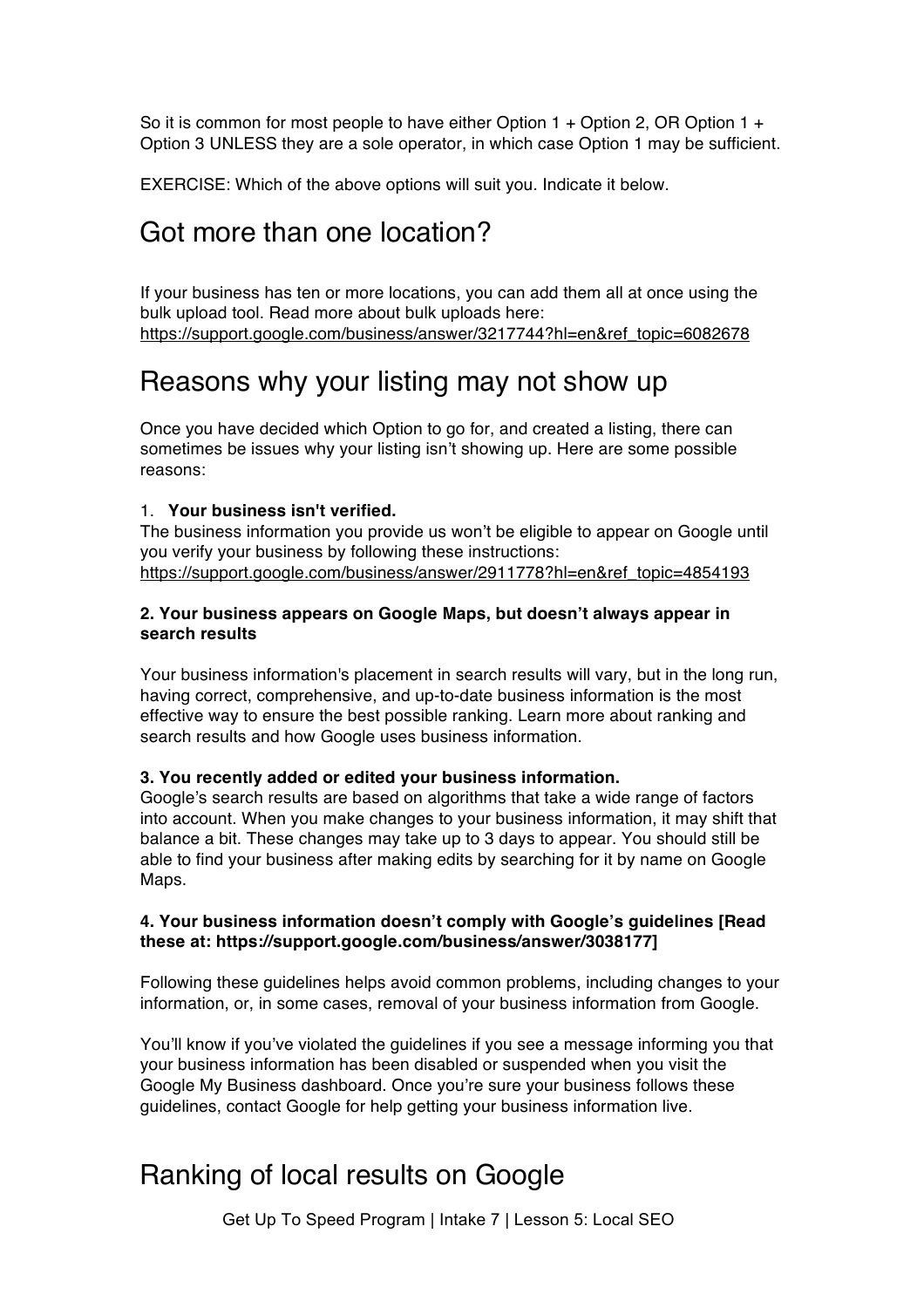Once you have a listing on Google My Business, there are a number of factors which determine where you will rank on a location based search AND it can change.

Google Maps search results are based primarily on relevance, distance, and prominence. These factors are combined to help someone find the best match for any given search.

For example, Google might decide that a business that's farther away from your location is more likely to have what a user is looking for than a business that's closer.

Here's more detail on what relevance, distance, and prominence mean so you can try and align your listings to Google better:

**1. Relevance:** Relevance is how well a local listing matches what someone is searching for. Adding complete and detailed business information can help us better understand your business and match you to relevant search results.

**2. Distance:** Just like it sounds -- how far is each potential search result from the location term used in a search? If you don't specify a location in your search, Google will calculate distance based on what they know about your location.

3. **Prominence:** This describes how well-known or prominent a business can be. This is based on information Google has about a business from across the web (like links, articles, and directories). Some places are more prominent in the offline world, and they try to reflect this online as well. For example, famous museums, landmark hotels, or well-known store brands that are familiar to many people are also likely to be more prominent in search results.

Google Maps and Google My Business are free services, so there's no way to request or pay for a better ranking. In addition, Google does their best to keep the details of the algorithm confidential in order to make the ranking system as fair as possible for everyone.

#### **The information displayed on Google+ pages may not come from you!**

Information displayed on Google+ pages comes from a variety of different sources and is meant to provide your customers with the most complete and up-to-date information about your business.

Even if you've verified your business on Google, you may see content, like reviews and photos from your customers and fans, alongside the information you provide. And some of the information about your business that you share with Google when you're creating your page might not appear there.

### **EXERCISE**

Get yourself listed on Google My Business. Aim to make the listing as complete as possible. Submit the link in the field below once you have completed this task. Or share it in the Private Facebook group.

#### **Your support options for Google My Business**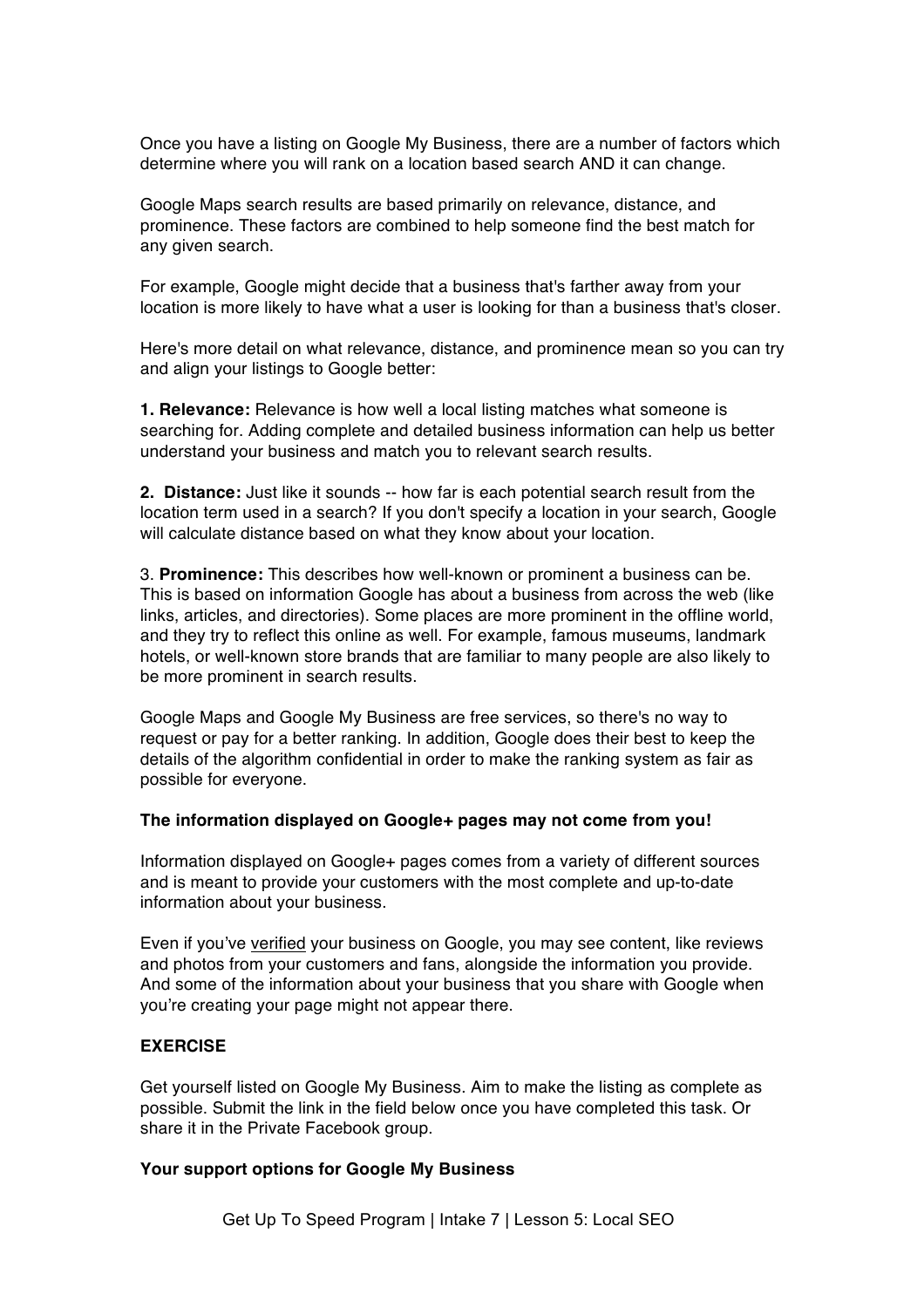Need help with Google My Business? Here's a few places you can turn to if you do, or simply to keep up to date with future developments:

- https://support.google.com/business Main help files
- http://googleandyourbusiness.blogspot.com/ Read Google's blog for their latest news.
- **Follow @GoogleSMB on Twitter** Tools and tips for small to medium-sized businesses.
- **Google and Your Business Forum** Learn from other users
- **Google+ Your Business** Learn more about Google+ and your business

## Get reviews on your Google listing!

### **At the current time, listings with more reviews tend to rank better in Google.**

To encourage reviews for your business:

- **Remind your customers to** leave feedback on Google. Simply reminding customers that it's quick and easy to leave feedback on Google on mobile or desktop can help your business stand out from sites with fewer reviews.
- **Become an active presence on Google and respond to reviews**. Your customers will notice that your business values their input and respond with more reviews.

**Make sure your business information is verified**. Only verified local Google+ pages can respond to reviews.

More about reviews on Google: **https://support.google.com/plus/topic/2624941?hl=en&ref\_topic=2489960**

## Other places you should list your business to improve your local optimisation

### **1. YELP**

Yelp is very popular in the US and has also gained a lot of momentum in Australia. Yelp is one of the four places you must list your local business because iPhone users who rely on, or turn to Siri (the built in smart machine within your phone of which you can ask directions, restaurant tips and so on) pulls its location related results from Yelp. Hold down the menu button on an iPhone for instance and ask Siri for 'best steak restaurant in Maroochydore'. Siri will pull results from those listed on Yelp. If you're not listed there, you won't come up as a suggestion by Siri.

Listing on Yelp is also free and relatively easy. Simply go to this link and follow the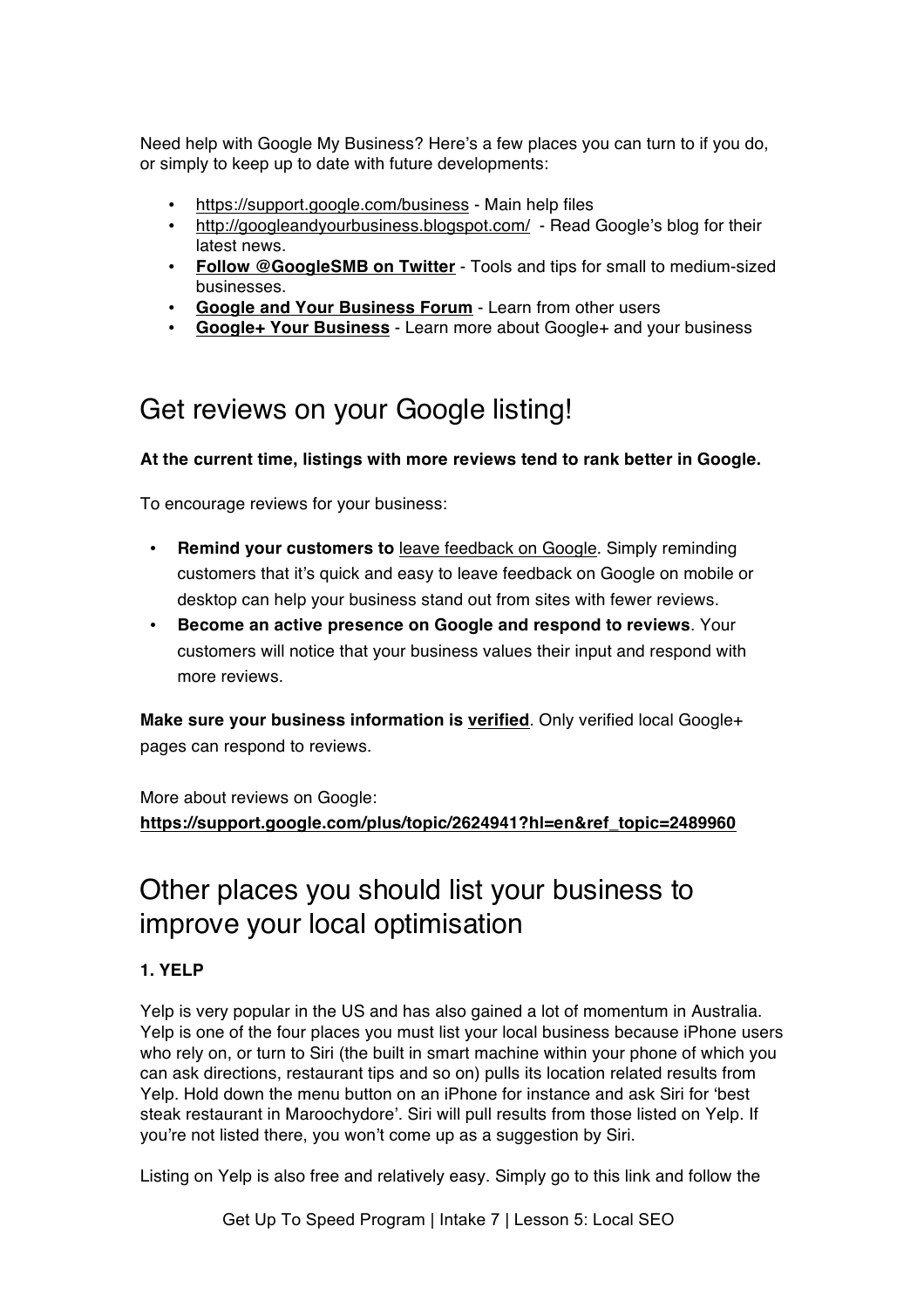steps: https://biz.yelp.com.au/claiming.

Again, flesh out your listing with photos, categorise, correct address and phone information and add as much information as you can provide. Be consistent in terms of putting similar information on Google+ Local as you do on Yelp, and others.

EXERCISE: List your business on Yelp.

### **2. FOURSQUARE**

I first got onto Foursquare in 2010 and found it to be a fun way to 'check in' to places (long before Facebook offered check ins) and be incentivised for doing so. I hoped it would take off in Australia but truth be told, it never really did.

However, ever since Instagram did a deal whereby it pulls location results from Foursquare when you name the location of where you are when you add an image, say a picture of the steak at the restaurant, savvy users will search for your business on Instagram, which is pulling results from Foursquare, to allow you to show that you are at that restaurant and the picture was taken there.

So if your business is not listed on Foursquare, and people have taken an image whilst at your venue and wanted to post it and say where they are, your business will not be among the list of options presented to them.

Read more about Foursquare here: read a previous post I have written about it here and claim or start your listing here: http://business.foursquare.com/listing/.

EXERCISE: List your business on Foursquare

### **3. BING PLACES**

Whilst Bing is still very much a poor cousin to Google when it comes to location and maps, when people are searching on Facebook, if they don't find what they are looking for in the search bar, because perhaps they spelled the name wrong or they are searching for a service or product, without knowing the name and there is no existing Facebook page for that business, a Bing maps listing will result.

Wouldn't it be cool if your business is there waving its flag encouraging people to know you are there and to come on over?

To list your business on Bing go to: https://www.bingplaces.com/.

EXERCISE: List your business on Bing.

### Introducing citations!

Get Up To Speed Program | Intake 7 | Lesson 5: Local SEO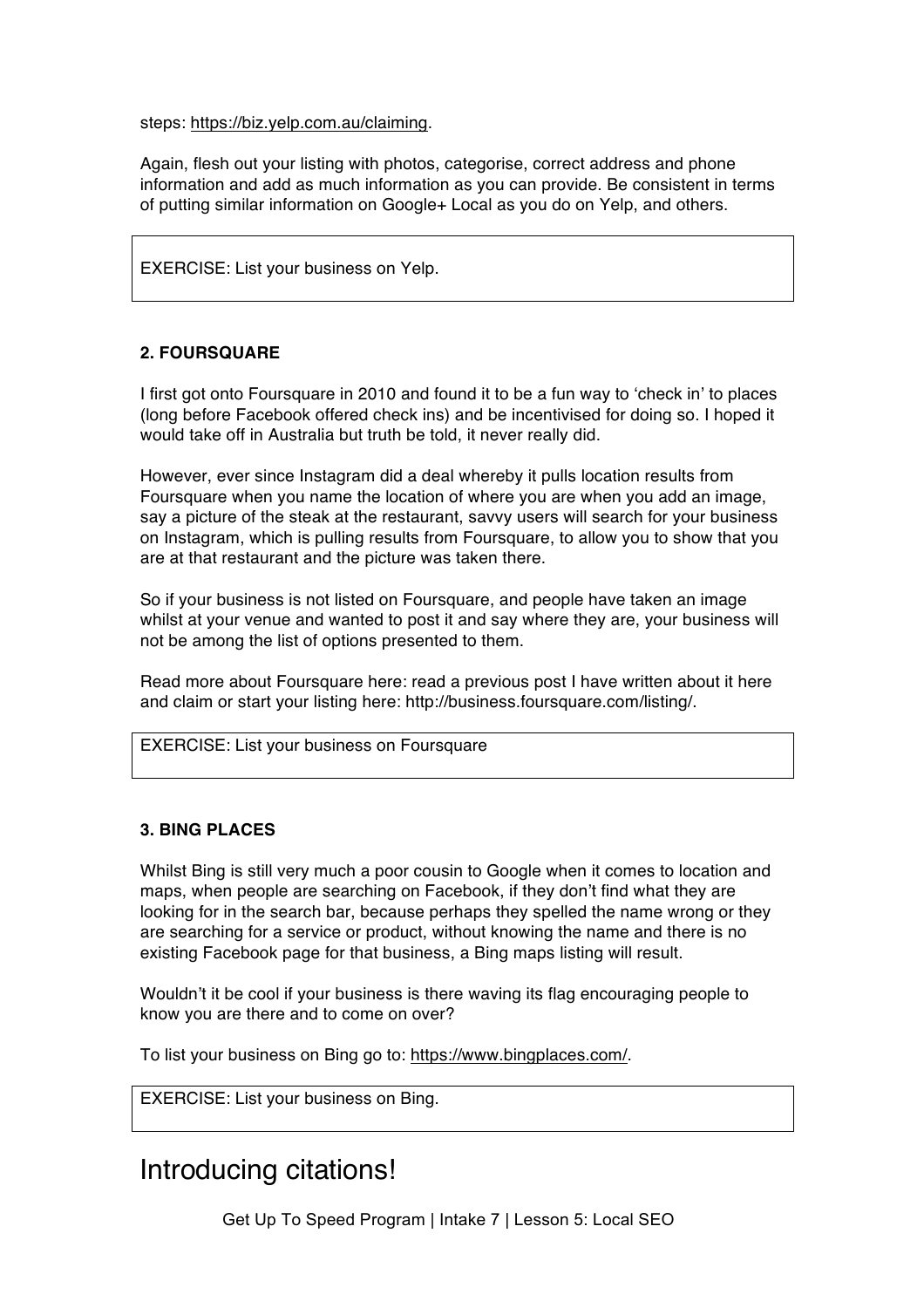Now that you have your local listings up and running, it's time to further boost your local SEO, by getting citations.

Citations are mentions of your business name and location on other sites and they really help with your local search rankings, as well as the overall ranking of your website on search engines.

There are 4 basic types of sites you'll want to get listed on:

1. Generic directories (e.g. startlocal.com.au, www.hot**frog**.com.au/. Also see this list: http://www.localvisibilitysystem.com/definitive-local-search-citations/#australia

- 2. Industry-specific directories (e.g. www.**naturaltherapypages**.com.au/ and www.**homeimprovement**pages.com.au).
- 3. Region-specific sites (e.g. mysunshinecoast.com.au).
- 4. Sites where you can get an "unstructured" citation, like a mention in a newspaper or by a "local" blogger.

A citation contains the name, address, and phone number of your business as Google views it listed at other websites across the web—professionally known by directories as NAP. Back-links do not normally contain all of your physical location details. A citation does.

You want to be consistent with the way you approach citation building, and in the way you list citations.

Follow this quick three step process called **CHECK, FIX, ADD.**

- 1. Check to see if the listing is on the location you propose to list maybe someone has done it prior to you
- 2. If the listing is there, make sure the NAP is 100% accurate. If not, **fix** it!
- 3. If the listing does not exist, add it

To help you be consistent with your citations, download this Google Spreadsheet – it's a template for tracking your citations.

Once you have written out your standard spiel (rich with keywords of course) simply copy and paste this into numerous locations, and keep good records on the spreadsheet of where they are, what the username/pass are and if it is verified.

EXERCISE: Set yourself a goal of how many citations you want to achieve each week or month. Commit to this, or outsource it if you do not think you will have the time.

## Conclusion